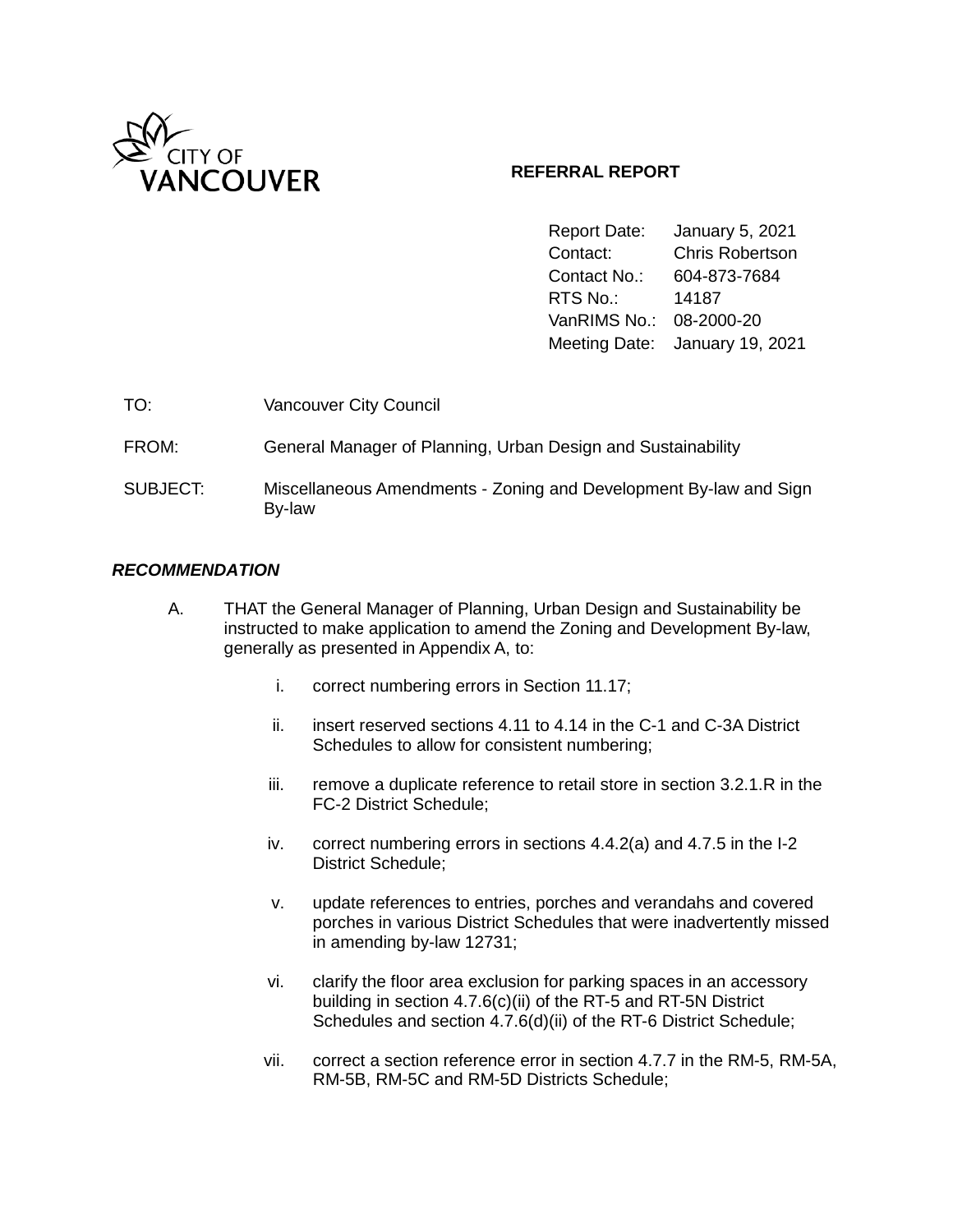- viii. correct a grammatical error in section 3.2.DW in the RM-10 and RM-10N Districts Schedule; and
- ix. update a section reference within the text of section 3.2.DW in the RM-2, the RM-3 and RM-3A, the RM-4 and RM-4N and FM-1 District Schedules;

and that the application be referred to a Public Hearing;

FURTHER THAT the Director of Legal Services be instructed to prepare the necessary amending By-law, generally in accordance with Appendix A, for consideration at Public Hearing.

- B. THAT the General Manager of Planning, Urban Design and Sustainability be instructed to make application to:
	- i. amend Section 4 of the Sign By-law, generally as presented in Appendix B, to correct an omission by including an additional reference for the removal or alteration of signs;

and that the application be referred to a Public Hearing;

FURTHER THAT the Director of Legal Services be instructed to prepare the necessary amending by-law, generally in accordance with Appendix B, for consideration at Public Hearing.

#### *REPORT SUMMARY*

This report recommends miscellaneous amendments to the Zoning and Development By-law and the Sign By-law. The proposed amendments would achieve the intent of the by-laws and correct inadvertent errors, update references, and improve the administration of the Zoning and Development By-law and Sign By-law.

# *COUNCIL AUTHORITY/PREVIOUS DECISIONS*

On July 24, 2020, Council enacted amendments to the Zoning and Development By-law as presented in the *Regulation Redesign – Amendments to the Zoning and Development By-law, Various Official Development Plans, Parking By-law and Various Land Use and Development Policies and Guidelines* report.

On July 23, 2019, Council enacted amendments to the Zoning and Development By-law, Sign By-law and RM-12N Guidelines as described in the *Miscellaneous Amendments – Zoning and Development By-law, Sign By-law and RM-12N Guidelines* report.

On July 9, 2019, Council enacted amendments to the Zoning and Development By-law as described in the *Regulation Redesign – Amendments to the Zoning and Development By-law, Various Official Development Plans, Parking By-law and Various Land Use and Development Policies and Guidelines* report.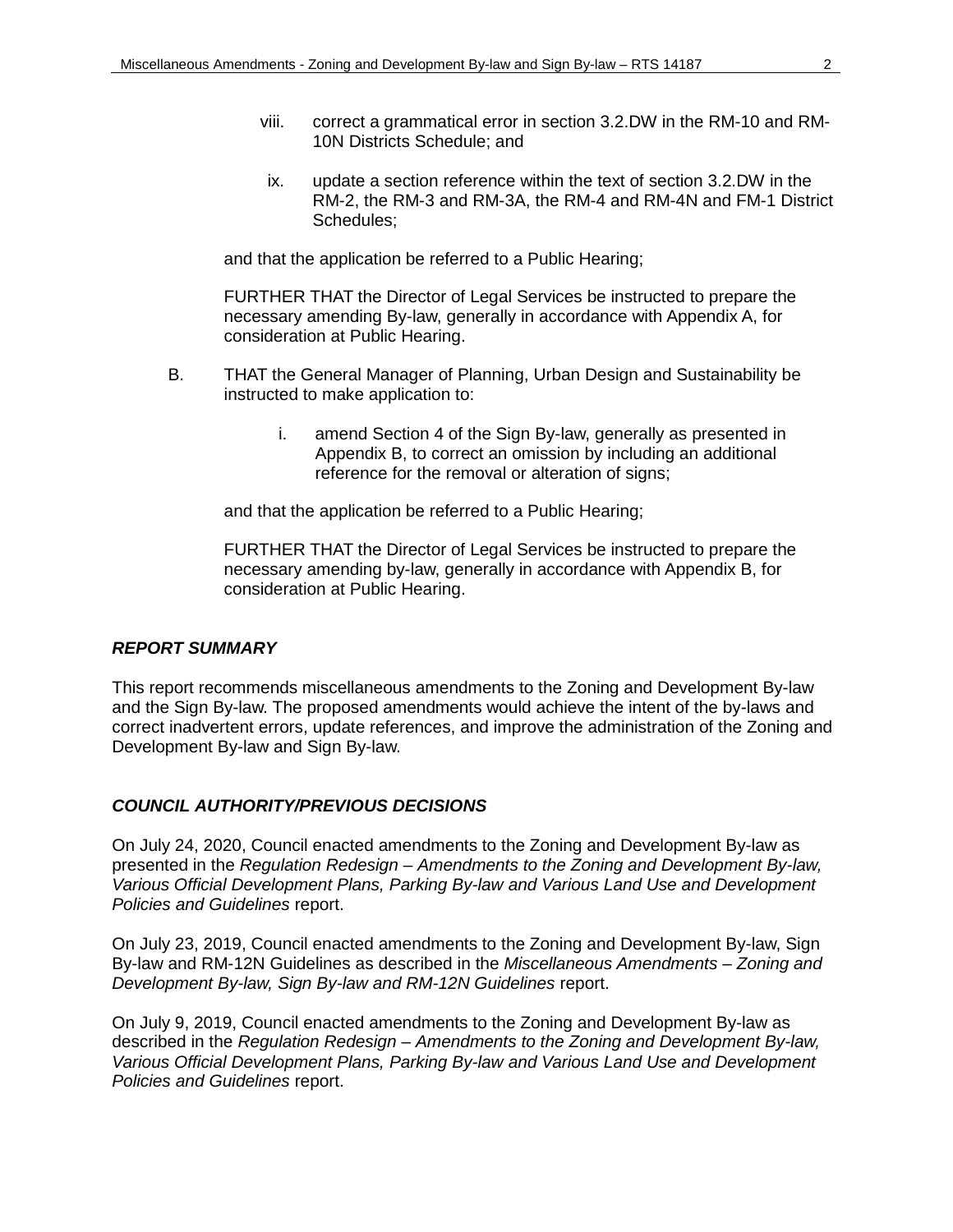On September 19, 2017, Council enacted amendments to the RT-5 and RT-6 District Schedules as described in *Increasing Housing Choice and Character Retention Incentives in the Mount Pleasant and Grandview-Woodland Communities – Proposed Amendments to the Zoning and Development By-law.* 

On July 25, 2017, Council enacted the Sign By-law, as described in the report entitled *Sign Bylaw Review: New Sign By-law and Sign Fee By-law.* 

#### *CITY MANAGER'S/GENERAL MANAGER'S COMMENTS*

The Acting City Manager recommends approval of the foregoing.

## *REPORT*

#### *Background/Context*

From time to time, miscellaneous amendments to the Zoning and Development By-law or other by-laws are required in order to improve clarity, update terminology or address inadvertent errors or omissions and to better streamline the development review process. In general, one or two miscellaneous amendment reports per year are reported to Council. By-law amendments that are substantive in nature are not included in these packages, but are reported separately.

## *Strategic Analysis*

#### **Amendment to the Zoning and Development By-law:**

## **RT-5, RT-5N and RT-6 District Schedules: Section 4.7.6 (c) in RT-5 and RT-5N and Section 4.7.6 (d) in RT-6**

The proposed change is to clarify the intent of the floor area exclusion for parking spaces in an accessory building (i.e. a detached garage) and to correct an inadvertent error in the RT-5 and RT-6 District Schedules. The maximum 42 m<sup>2</sup> exclusion is intended for the total area used for all off-street parking. For example, the exclusion applies to an entire double car garage with two standard parking spaces, rather than each parking stall. This report proposes deleting the text "for a parking space" to correct this error and clarify the intent.

#### **Miscellaneous amendments to the Zoning and Development By-law:**

This report proposes various housekeeping amendments that are needed for clarity and in some cases to correct inadvertent errors. The table below summarizes the proposed amendments.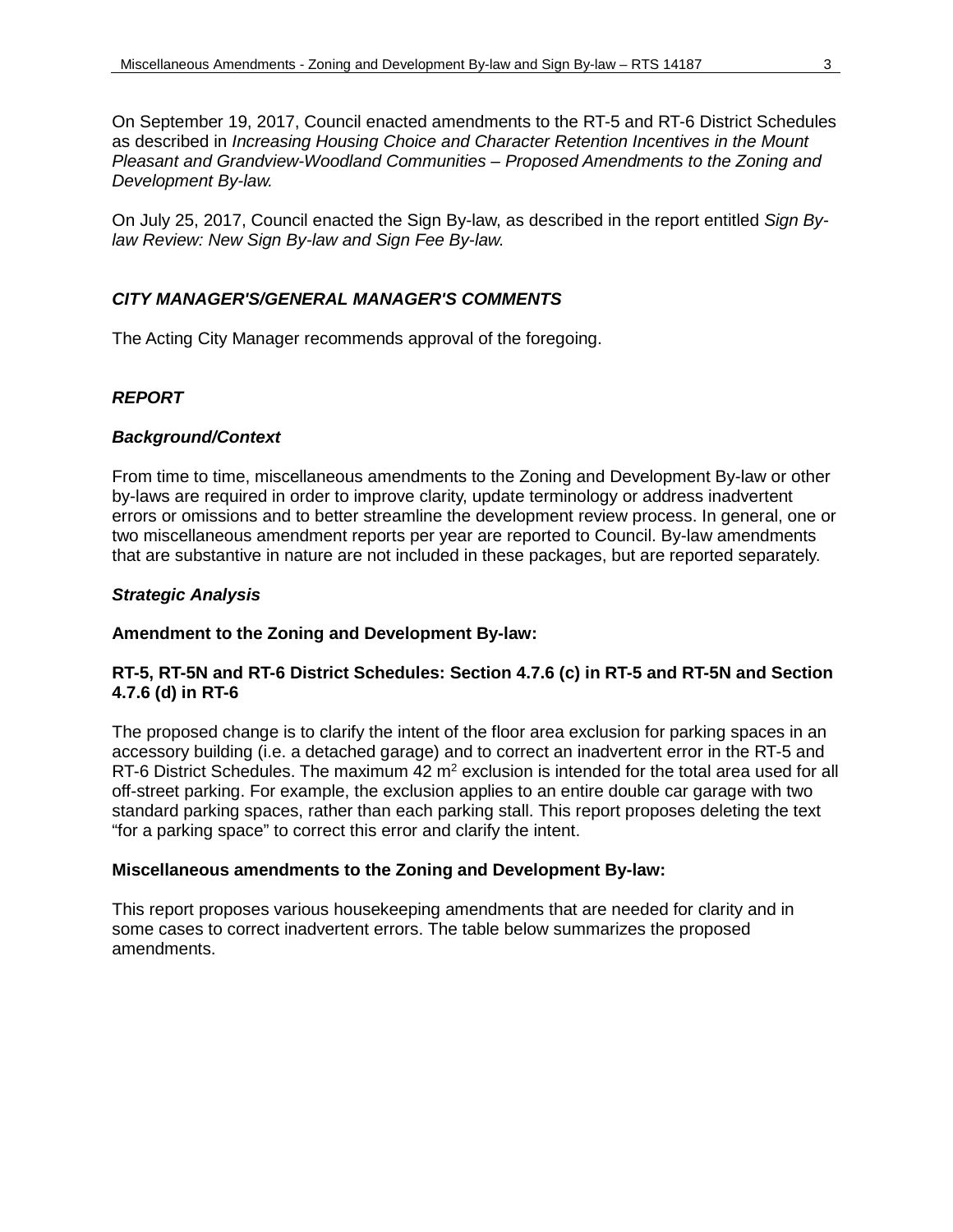| <b>Section</b>                                                                                                                        | <b>Proposed Amendment</b>                                                                                                                                                           |
|---------------------------------------------------------------------------------------------------------------------------------------|-------------------------------------------------------------------------------------------------------------------------------------------------------------------------------------|
| 11.17                                                                                                                                 | Renumber "1.17.15" as "11.17.15"; renumber<br>"1.17.20" as "11.17.20"; and renumber<br>"1.17.21" as "11.17.21".                                                                     |
| 4.11 to 4.14 of the C-1 and C-3A District<br>Schedules                                                                                | Insert a new section to the C-1 and C-3A<br>District Schedules: "4.11 to 4.14 - Reserved"<br>to allow for consistent numbering.                                                     |
| 3.2.1.R in the FC-2 District Schedule                                                                                                 | Remove a duplicate reference to retail store.                                                                                                                                       |
| $4.4.2(a)$ and $4.7.5$ in the I-2 District Schedule                                                                                   | Renumber "4.4.2(a)(ii)" as "4.4.2(a)(i)",<br>"4.4.2(a)(iii)" as "4.4.2(a)(ii)", and "4.4.2(a)(iv)"<br>as "4.4.2(a)(iii)".                                                           |
|                                                                                                                                       | Renumber "4.7.1(e)" as "4.7.1(f)" in section<br>4.7.5.                                                                                                                              |
| $4.7.3$ in the RT-4, RT-4A, RT-4N and RT-4AN,<br>RT-7, RT-8, RT-9, RT-10 and RT-10N and<br><b>RM-1 District Schedules</b>             | Replace "covered verandas or porches" with<br>"entries, porches and verandahs and covered<br>porches above the first storey" to reflect<br>wording that was inadvertently missed in |
| $4.7.9$ in the RM-10 and RM-10N, and RM-11<br>and RM-11N District Schedules                                                           | amending by-law 12731 enacted in July 2020.                                                                                                                                         |
| 4.7.11 in the RM-12N District Schedule                                                                                                |                                                                                                                                                                                     |
| 4.7.15 in the RM-9, RM-9A, RM-9N, RM-9AN<br>and RM-9BN District Schedules                                                             |                                                                                                                                                                                     |
| 4.7.7 of RM-5, RM-5A, RM-5B, RM-5C and<br><b>RM-5D Districts Schedule</b>                                                             | Correct an inadvertent section reference error<br>by striking out "4.7.8" and substituting "5.2" to<br>reflect changes enacted in amending by-law<br>12731 in July 2020.            |
| 3.2.DW in the RM-10 and RM-10N Districts<br>Schedule                                                                                  | Correct grammatical errors by striking out "an<br>building" and substituting "a building".                                                                                          |
| 3.2.DW in the RM-2, the RM-3 and RM-3A, the Move reference to section 3.3.1 up within the<br><b>RM-4 and RM-4N District Schedules</b> | text of section 3.2DW.                                                                                                                                                              |
| 3.2DW in the FM-1 District Schedule                                                                                                   | Move reference to section 3.3.2 up within the<br>text of section 3.2DW.                                                                                                             |

# **Amendment to Sign By-law:**

The proposed change corrects the inadvertent omission of a section on the removal or alteration of signs in Part 4 - Responsibilities of Owner of the Sign By-law. This provision was unintentionally missed when the new Sign By-law was enacted in July 2017, and only recently brought to the attention of staff. The proposed amendment would add in the following as section 4.13: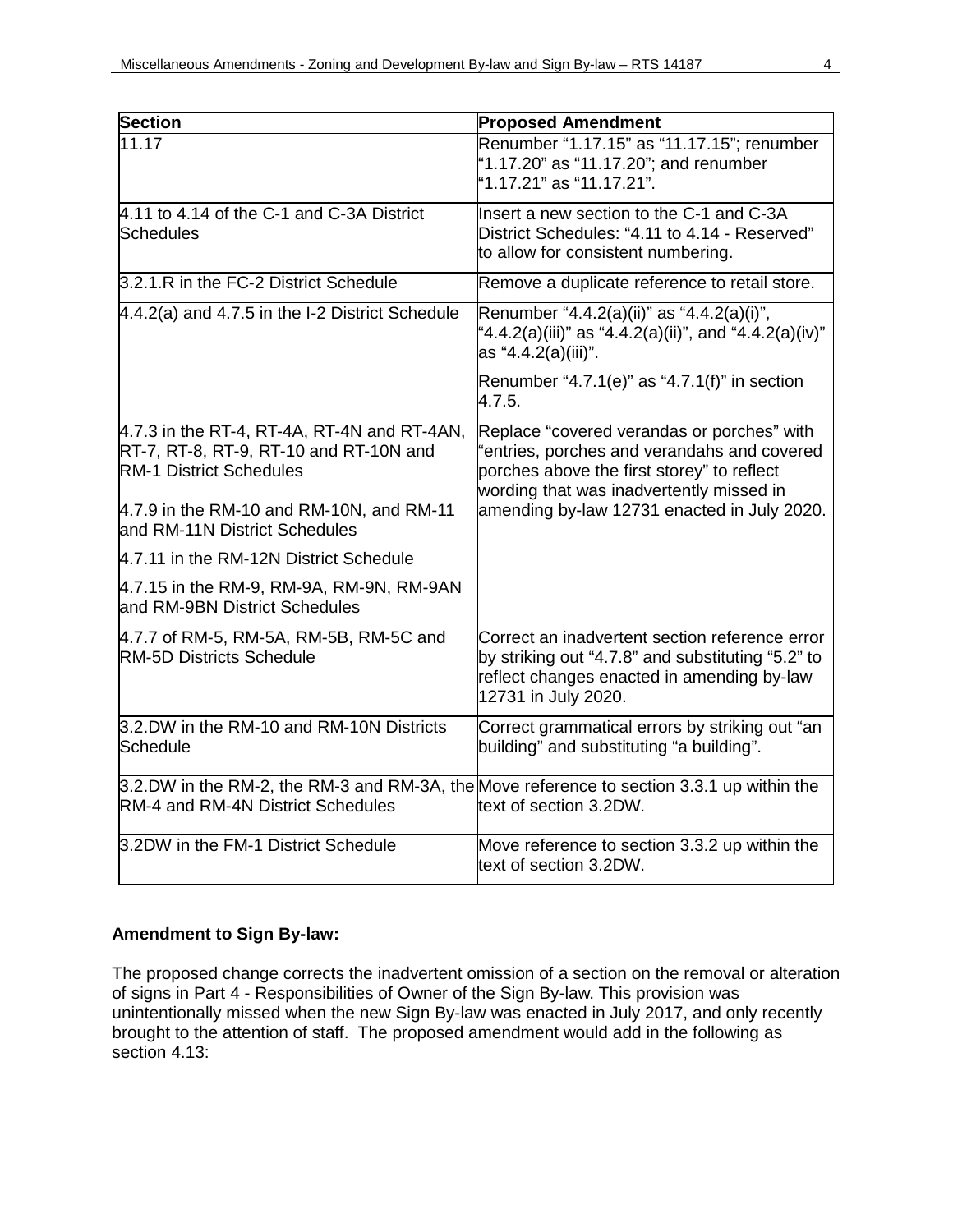## "**4.13 Removal or Alteration of Signs**

An owner must remove or alter:

- (a) any signs that include first party advertising that no longer advertises, promotes, or directs attention to goods, services, or activities available on the premises where the sign is located; and
- (b) any signs that identify a business or a licensed home occupation that is no longer located on the premises."

## *Financial Implications*

Staff do not anticipate any material changes to development contributions arising from the proposed text amendments.

## **CONCLUSION**

This report recommends several minor regulatory amendments that will, if approved, correct errors and improve clarity, update regulations, and provide more certainty for both staff and applicants. These minor amendments ensure continuous improvements and modernization of the City's by-laws.

\* \* \* \* \*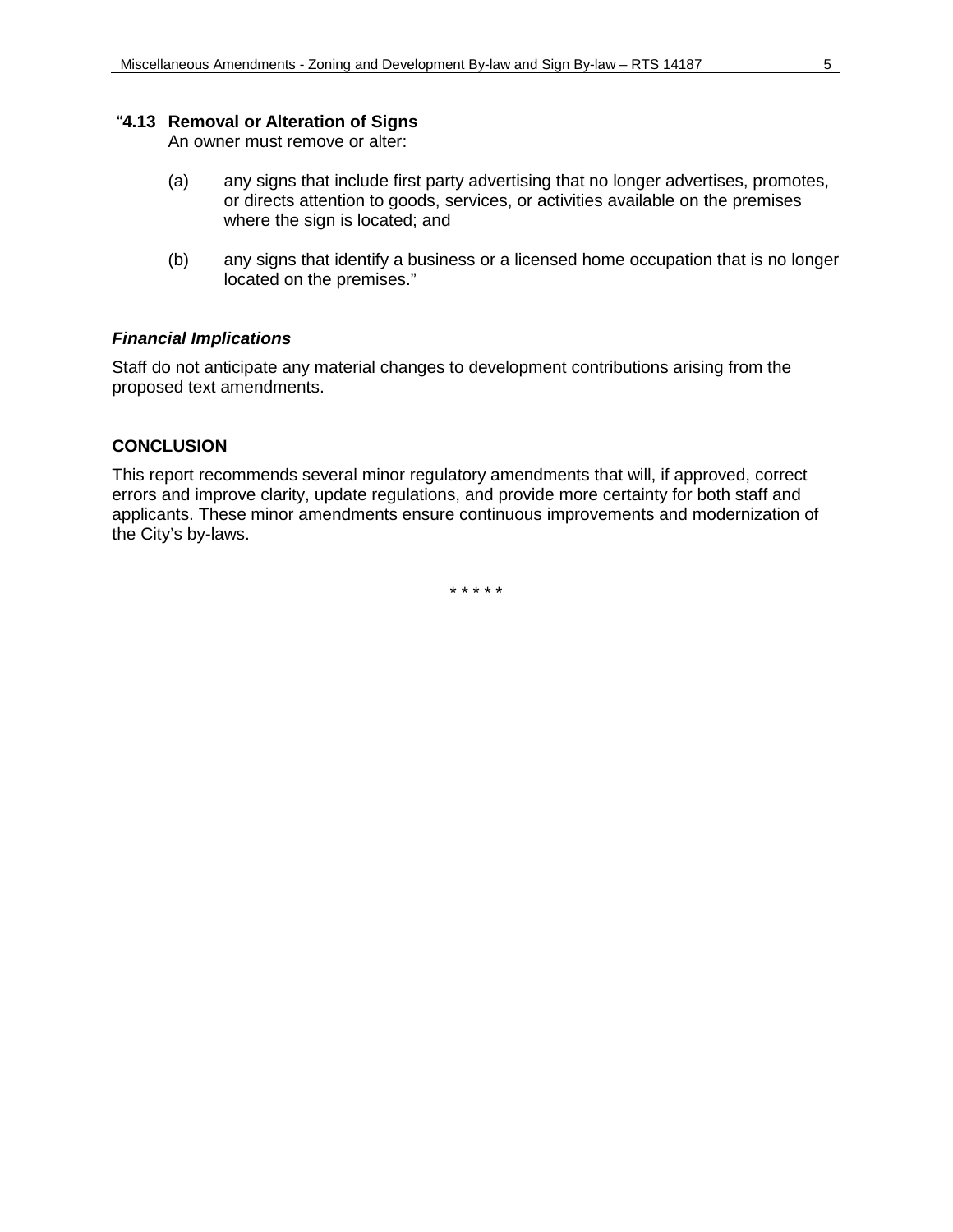Note: A By-law will be prepared generally in accordance with the provisions listed below, subject to change and refinement prior to posting.

## **DRAFT By-law to amend Zoning and Development By-law No. 3575 Regarding Miscellaneous Amendments**

THE COUNCIL OF THE CITY OF VANCOUVER, in public meeting, enacts as follows:

- 1. This By-law amends the indicated provisions of the Zoning and Development Bylaw.
- 2. Council amends section 11.17 by:
	- (a) renumbering "1.17.15" as "11.17.15";
	- (b) renumbering "1.17.20" as "11.17.20"; and
	- (c) renumbering "1.17.21" as "11.17.21".

3. In the C-1 and the C-3A District Schedules, Council adds "**4.11 to 4.14 (Reserved)**", in the correct numerical order.

4. In section 3.2.1.R of the FC-2 District Schedule, Council strikes out the following:

- $\alpha$
- Retail Store, but limited to:
- Accessory Retail Use.".
- 5. In the I-2 District Schedule, Council:
	- (a) in section  $4.4.2(a)$ :
		- a. renumbers section  $4.4.2(a)(ii)$  as  $4.4.2(a)(i)$ ,
		- b. renumbers section  $4.4.2(a)(iii)$  as  $4.4.2(a)(ii)$ , and
		- c. renumbers section  $4.4.2(a)(iv)$  as  $4.4.2(a)(iii)$ ; and
	- (b) in section 4.7.5, strikes out "4.7.1(e)" and substitutes "4.7.1(f)".

6. In section 4.7.3 of the RT-4, RT-4A, RT-4N and RT-4AN, RT-7, RT-8, RT-9, RT-10 and RT-10N, and RM-1 District Schedules, section 4.7.9 of the RM-10 and RM-10N, and RM-11 and RM-11N Districts Schedules, section 4.7.11 of the RM-12N District Schedule, and section 4.7.15 of the RM-9, RM-9A, RM-9N, RM-9AN and RM-9BN Districts Schedule, Council strikes out "covered verandas or porches" and substitutes "entries, porches and verandahs and covered porches above the first storey".

7. In section 4.7.6(c)(ii) of the RT-5 and RT-5N Districts Schedules, and section 4.7.6(d)(ii) of the RT-6 District Schedule, Council strikes out "for a parking space".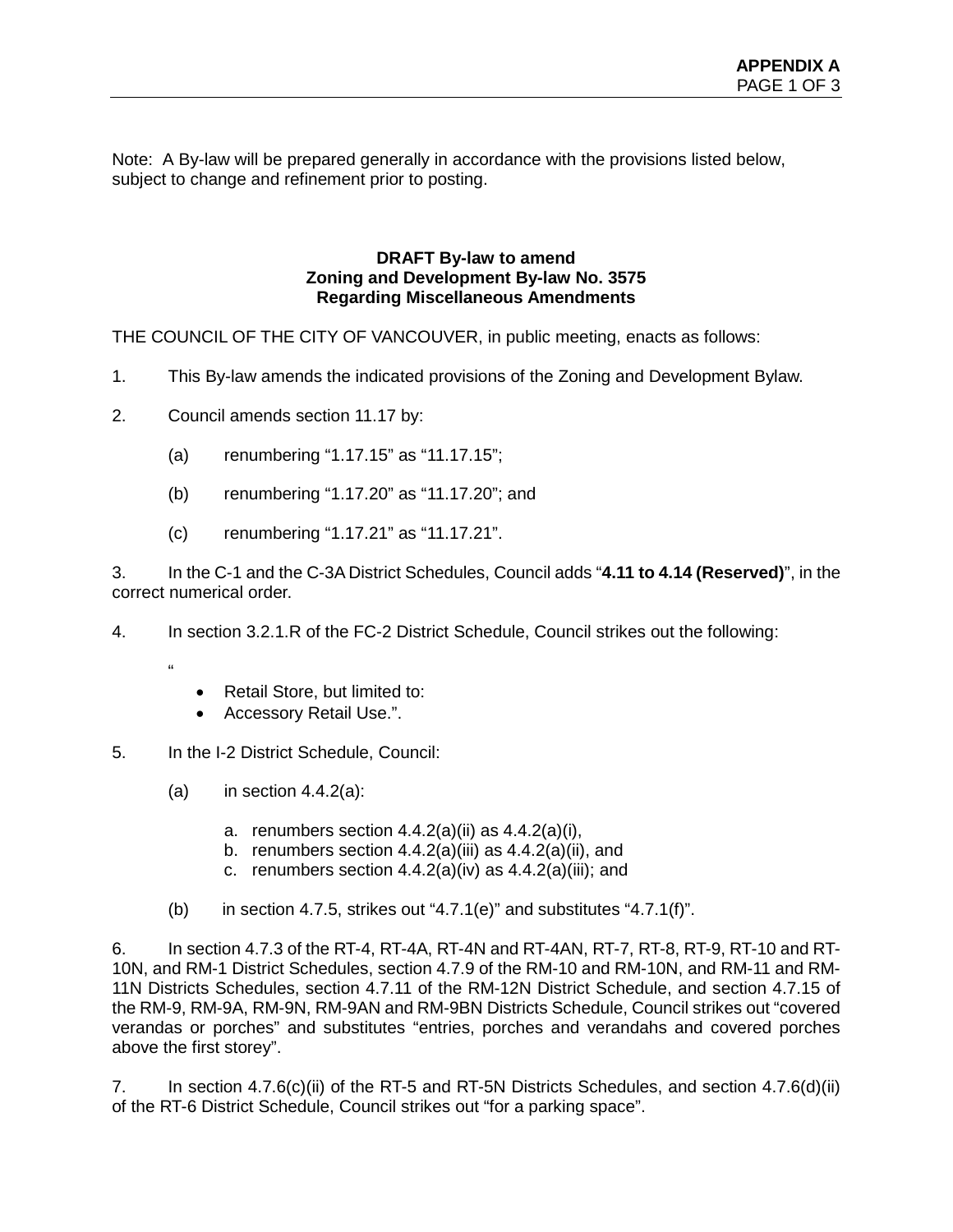8. In section 4.7.7 of the RM-5, RM-5A, RM-5B, RM-5C and RM-5D Districts Schedule, Council strikes out "4.7.8" and substitutes "5.2".

9. In section 3.2.DW of the RM-10 and RM-10N Districts Schedule, Council strikes out "an building" and substitutes "a building".

10. In section 3.2.DW of the RM-2, RM-3, RM-3A, and RM-4 and RM-4N District Schedules, Council strikes out:

- " Multiple Conversion Dwelling, resulting from the conversion of a building existing as of June 18, 1956, provided that:
	- (a) before making a decision, the Director of Planning shall consider the quality and livability of the resulting units, the suitability of the building for conversion in terms of age and size, and the effect of the conversion on adjacent properties and the character of the area; and
	- (b) building additions resulting in a total floor space ratio greater than 0.6 shall be in keeping with the character of the building,

in accordance with section 3.3.1 of this Schedule."

and substitutes the following:

- Multiple Conversion Dwelling, resulting from the conversion of a building existing as of June 18, 1956 and in accordance with section 3.3.1 of this Schedule, provided that:
	- (a) before making a decision, the Development Permit Board shall consider the quality and livability of the resulting units, the suitability of the building for conversion in terms of age and size, and the effect of the conversion on adjacent properties and the character of the area; and
	- (b) building additions resulting in a total floor space ratio greater than 0.6 shall be in keeping with the character of the building.".
- 11. In section 3.2.DW of the FM-1 District Schedule, Council strikes out:
	- " Multiple Conversion, resulting from the conversion of a building existing as of June 18, 1956, provided that:
		- (a) before making a decision, the Director of Planning shall consider the quality and livability of the resulting units, the suitability of the building for conversion in terms of age and size, and the effect of the conversion on adjacent properties and the character of the area; and
		- (b) building additions resulting in a total floor space ratio greater than 0.6 shall be in keeping with the character of the building,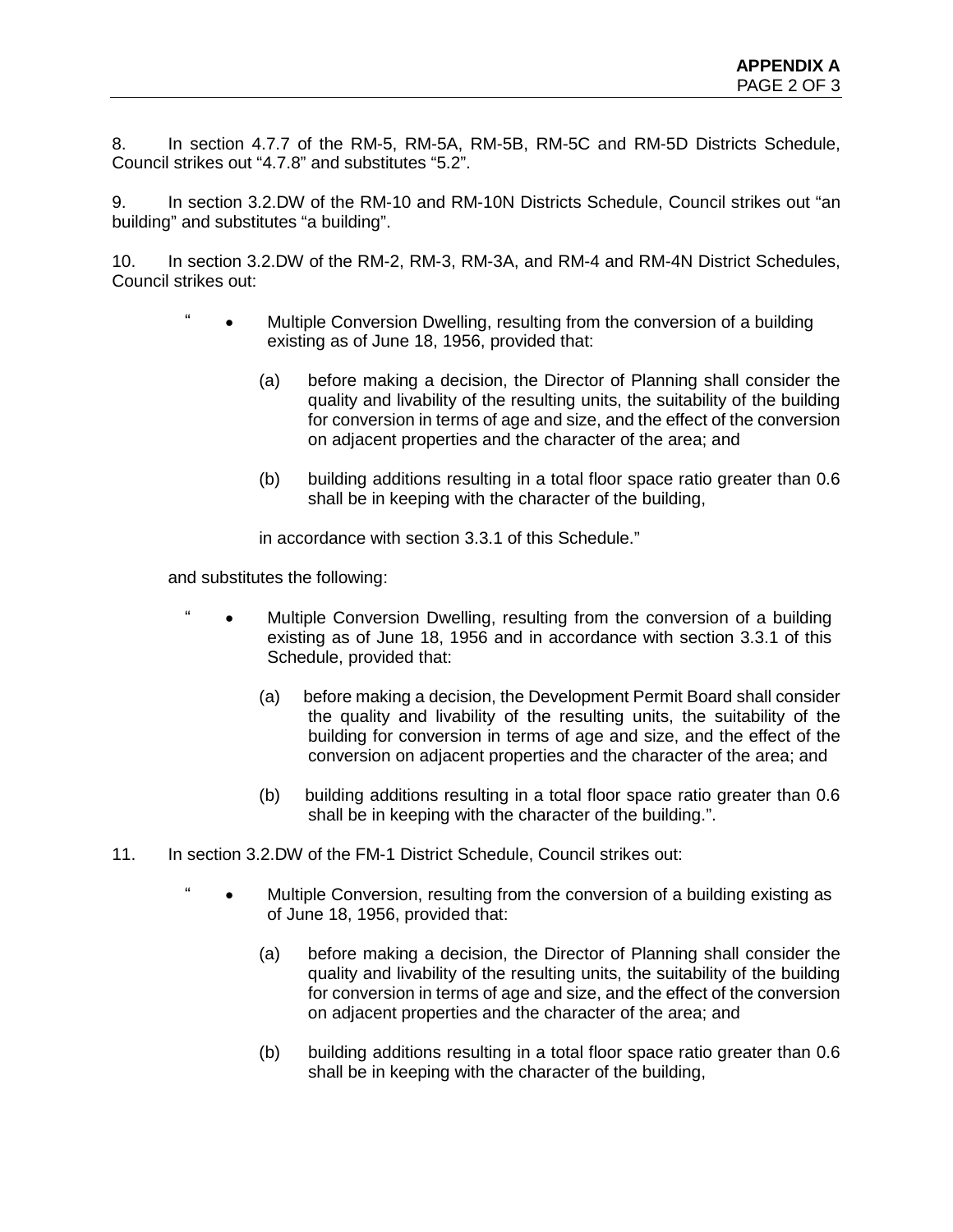in accordance with section 3.3.2 of this Schedule."

and substitutes the following:

- " Multiple Conversion, resulting from the conversion of a building existing as of June 18, 1956 and in accordance with section 3.3.2 of this Schedule, provided that:
	- (a) before making a decision, the Development Permit Board shall consider the quality and livability of the resulting units, the suitability of the building for conversion in terms of age and size, and the effect of the conversion on adjacent properties and the character of the area; and
	- (b) building additions resulting in a total floor space ratio greater than 0.6 shall be in keeping with the character of the building.".

12. A decision by a court that any part of this By-law is illegal, void, or unenforceable severs that part from this By-law, and is not to affect the balance of this By-law.

13. This By-law is to come into force and take effect on the date of its enactment.

ENACTED by Council this day of  $\sim$ , 2020

\_\_\_\_\_\_\_\_\_\_\_\_\_\_\_\_\_\_\_\_\_\_\_\_\_\_\_\_\_\_\_\_\_\_\_\_

\_\_\_\_\_\_\_\_\_\_\_\_\_\_\_\_\_\_\_\_\_\_\_\_\_\_\_\_\_\_\_\_\_\_\_\_ Mayor

City Clerk